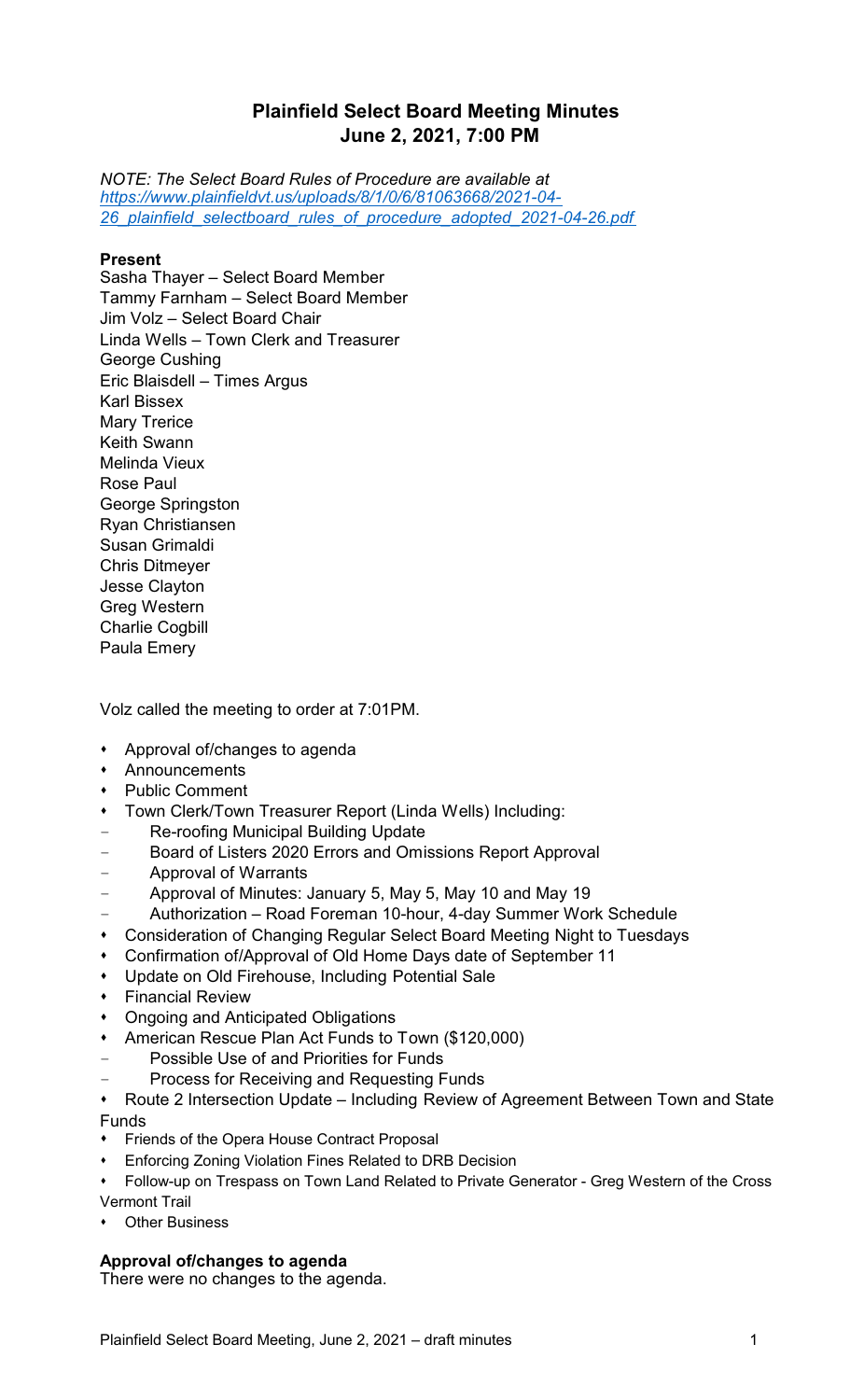# **Announcements**

- Census Bureau mailing of National Health Interview Survey. Thayer encouraged people to open it.
- Thayer has more copies of the "Please Drive Slowly" sign. Call her to get one: 454- 1131.
- Construction of the pedestrian bridge will begin on July 1.

# **Public Comment**

George Cushing remarked that the pedestrian bridge project could impede movement of emergency vehicles and school buses. Farnham noted that she went to the state and worked with the project engineer to make sure that the scope of work includes emergency vehicles and school buses passing over one lane bridge.

## **Town Clerk/Town Treasurer Report (Linda Wells) including:**

## **Re-roofing Municipal Building Update**

Work on the roof should begin within the next few weeks. Linda hasn't received the contract for the smaller roofs yet but will remind contractor. **SB will need to see and approve contract – which will be at the June 22 meeting or at the special meeting on Tuesday, June 8.**

#### **Board of Listers 2020 Errors and Omissions Report Approval**

Regarding previous discussion of the Board of Listers 2020 Error and Omissions Report, Linda noted that the Vermont Tax Department tracks and records changes. There too many for the town to track. Linda requests that the SB approve. **Farnham moved to approve. Approved unanimously.**

#### **Approval of Warrants**

Accounts Payable: May 24 and May 26; Payroll for May 28. **Thayer moved to approve. Approved unanimously.**

**Approval of Minutes, Including January 5, May 5, May 10 and May 19 Thayer moved to approve all. Approved unanimously.**

**Authorization for Road Foreman to have 10-hour 4-day Work Schedule in Summer** Linda reported that Mike Nolan, the Road Foreman, has some hesitation about approving the request to shift to four, ten-hour days because of the occasional need for 5 day week. There is a need for flexibility.

Discussion about whether to authorize Nolan to make the decision or to involve the SB in a meeting of the road crew.

## **Thayer moved to authorize the Road Foreman to determine whether to allow a 10 hour, 4 day week in the summer on a weekly basis, when appropriate. Volz and Thayer approve, Farnham approves with request for meeting with employees.**

Volz noted that town employees can bring complaints to the SB if they have problems.

Discussion about need for regular reporting from Road Foreman. **SB decided to request to have him report out at the second meeting of each month.**

#### **Access Permit and Weight Permit**

Access: H. Osgood on Bean Road, OK'd by Mike Nolan on May 21 Weight Permit: Champlain Construction Company **Farnham moved to approve both permits. Approved unanimously.** 

**Consideration of changing regular Select Board meeting night to Tuesdays Thayer moved to move SB meetings to the 1st and 3rd Tuesday of each month. Approved unanimously.**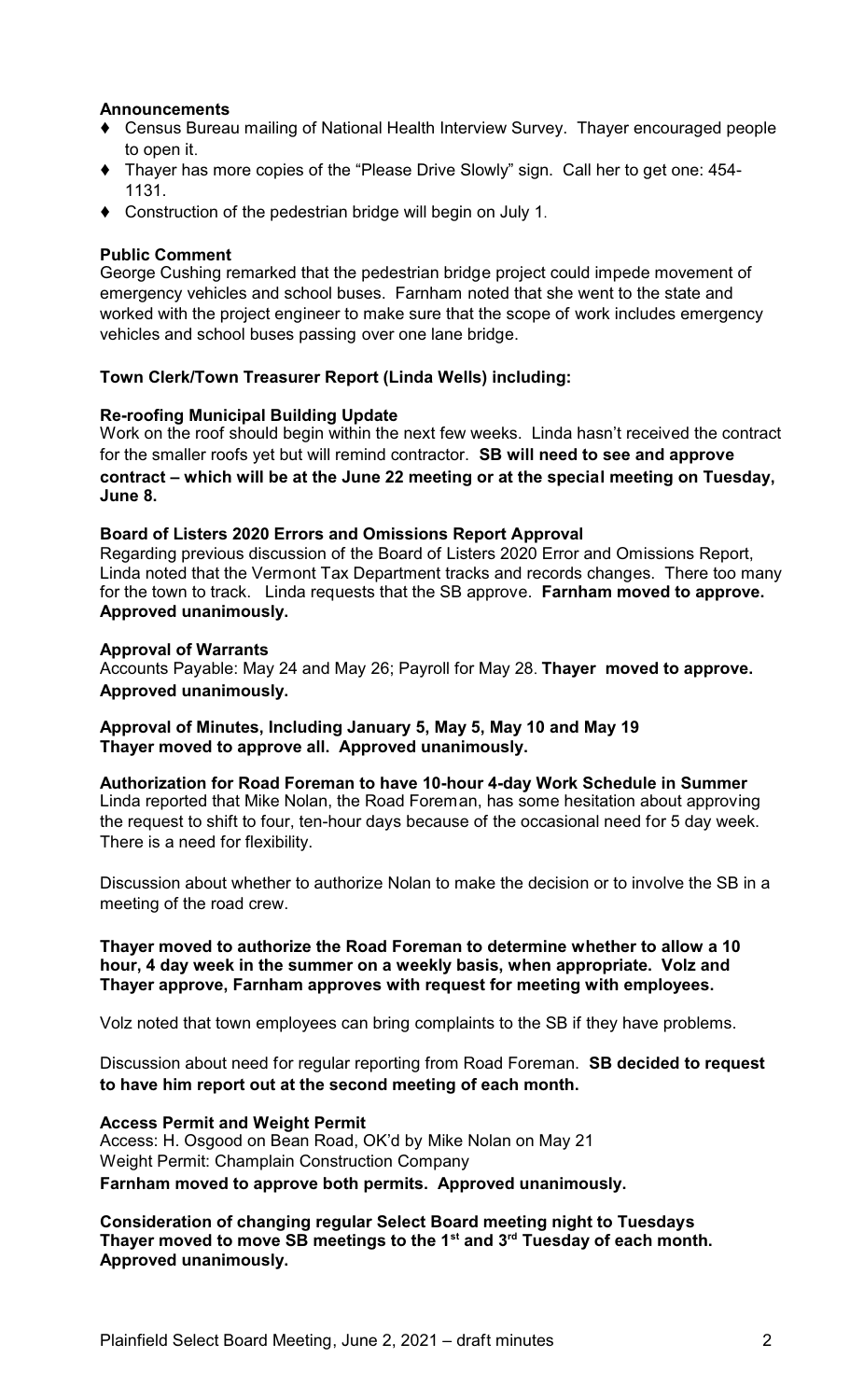# **Confirmation/Approval of Old Home Days Date of September 11**

Thayer has been talking with Greg Light about Old Home Days resuming this year and date. Joe Perrault would like to do the street dance. September 11 is the 2<sup>nd</sup> Saturday of September.

# **Thayer moved to confirm approval for September 11, 2021. Approved unanimously.**

# **Update on Old Firehouse – Potential Sale**

Volz reported his finding that thirty day notice and physical posting in a local newspaper of record required for sale of town property. The same statute allows for leasing property. Thayer and Ryan Christiansen drafted a Request for Proposals (RFP). SB members expressed concerned about the time frame. Susan Grimaldi withdrew her offer to purchase it. Volz recommends going forward with the advertising as proposed, including a lease option.

**Volz proposed authorizing Thayer to send out the RFP with deadline of June 14 and project completion target date of October 1, 2021.** Thayer will send it to the SB members and if they approve she'll send it; if they have corrections they'll have a special meeting. **Approved unanimously.**

## **Financial Review – Ongoing and Anticipated Obligations**

Linda referred to Thayer's report, which was discussed at the May 19 SB meeting. Wells expressed concern about incurring debt. At this time there are two major projects (Route 2 intersection and Main Street pedestrian walkway) underway and one in the proposal stage (replacement of Brook Road bridge).

Farnham said that we are financially committed to pedestrian bridge and Route 2 intersection but that the Brook Road bridge has not been committed to.

Wells clarified that all financing over \$250,000 for the water and sewer lines in the Route 2 intersection requires an Australian ballot vote.

Farnham suggested that the town prepare for the Route 2 intersection expense by putting it into the budget and also noted that the SB held community meetings and a survey to assess and discuss the Route 2 intersection and the SB decided to endorse the project.

George Cushing stated that he thinks there should be a vote and requested that the town consider repair instead of replacement of Brook Road bridge.

George Springsten reminded the SB of the studies that were done of the Great Brook, which determined that the bridges in the village are far too small for larger volumes of water flow during major storms or floods.

This item is on the agenda for the next Select Board meeting, June 15.

# **American Rescue Plan Act funds to Town (\$120,000)**

Jesse Cooper sent a letter to the SB and discussion will be **tabled until the next meeting (June 15).** Discussion will include: possible use of/priorities for funds and process for receiving/requesting funds.

**Route 2 Intersection Update Including Review of Agreement Between Town and State**

Farnham reported that the town can negotiate with the state on the agreement, but once we sign it we will have to return funds if we do not go forward with the project. The state is supposed to get us more concrete numbers but haven't done so yet. There is no new information to share about this project. She expressed concerned that night work might increase the cost, explaining that the town may want night work as an option but we don't want to spend extra money on it.

Thayer raised several issues with the agreement: who is responsible for sidewalk replacement responsibility for street lights and traffic signals

Plainfield Select Board Meeting, June 2, 2021 – draft minutes 3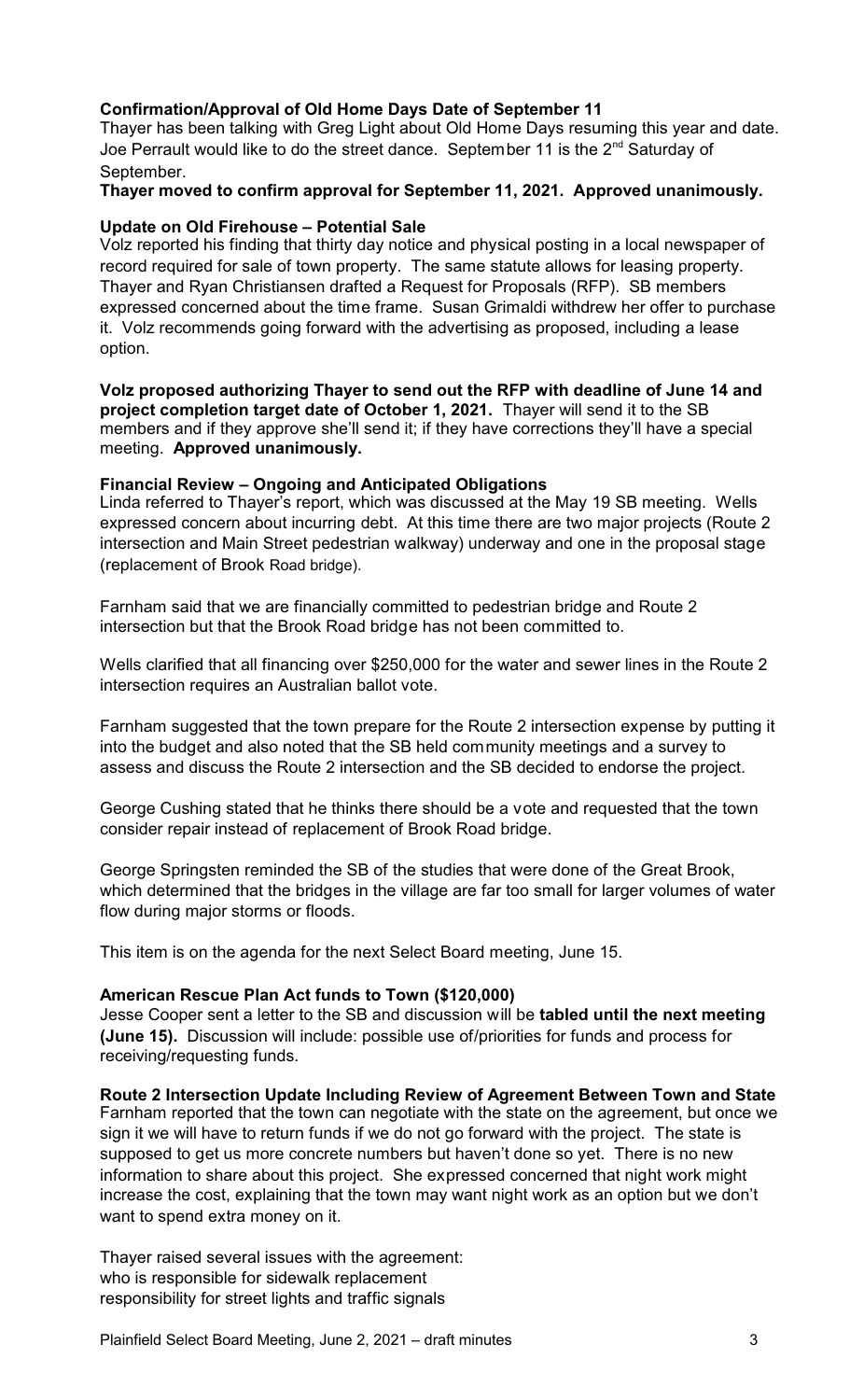the actual start date of the project water and sewer cost over-runs

## **Farnham said that she will discuss these matters with Erin of VTRANS and said that she will invite Erin to attend a SB meeting soon.**

This item, the pedestrian bridge and the Great Brook bridge projects will be on future SB agendas.

### **Friends of the Opera House Contract Proposal**

Keith Swann of the Friends of the Opera House requested that a member of the SB join a sub committee to work on the contract for use and management of the building. Farnham countered that she would like the whole SB to be involved in that discussion. **Farnham moved to begin the June 15 meeting one hour early (6:00PM) as a special meeting to discuss this proposal. Unanimously approved. Keith Swann will email the proposals to the SB.**

#### **Enforcing Zoning Violation Fines Related to DRB Decision**

Neighbors Chris Ditmeyer and Ryan Christiansen came to the meeting to request an update on the process and progress on this situation. They would like SB to communicate with a lawyer and also to communicate to M.S., the landowner, about the actual amount she owes on fines.

There was a review of actions taken to date and discussion about equal enforcement.

Christiansen reminded the SB that the town has already invested funds to clean the property up and prevent pollution of the adjacent stream, but that M.S. purchased the property and has connected an RV to a septic system. He stressed that the entire neighborhood has had this meeting several times and the question still hasn't been answered. His expectation was that the SB would report out on how they will enforce zoning rules at this meeting. He demanded action on this matter.

Thayer noted that the town could put a lien against the property to pay for the fines. Recommends that we go to an attorney promptly.

George Cushing spoke to the previous effort to clean up that property. Agrees with neighbors that the SB needs to resolve the problem as soon as possible.

Ditmeyer requested speed in this because of the illegal septic hook up, which is upstream from other houses and close to the brook. She also noted that there are chickens on the property but no one is living there.

Volz said that he will **contact Town Health Officer; requests an email from Ditmeyer detailing the issues to pass on to Health Officer and Zoning Administrator.** 

#### **Followup re Trespass on Town Land Related to Private Generator with Greg Western of the Cross Vermont Trail**

Greg Western: The timeline: happened 2 years ago. Fall of '17, fall of '18 generator was moved but odds and ends are still within the easement area. Summarized a letter from Cross Vermont Trail to town and landowner. Wants letter recorded in the town's land records, the letter was reviewed by their attorney. Delay was due to the pandemic, the letter has not been sent.

There was discussion of the terms of the letter.

#### **Volz moved to accept the letter. Approved unanimously.**

The letter has to be signed. **Thayer moved that Volz be authorized to sign the letter.**